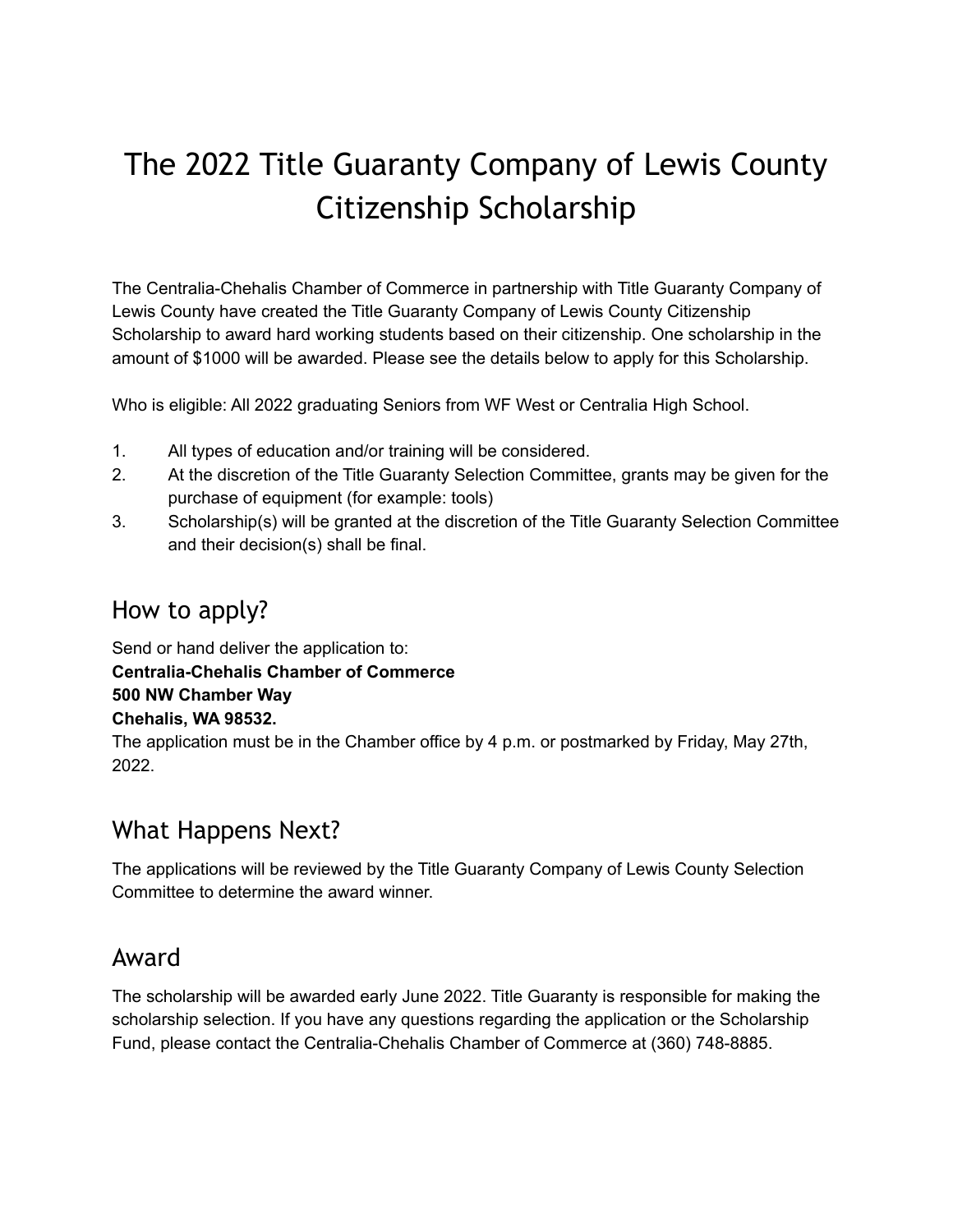# The 2022 Title Guaranty Company of Lewis County Citizenship Scholarship

| DEADLINE: May 27th, 2022                                       |  | Date: ______________                                                                                                      |  |
|----------------------------------------------------------------|--|---------------------------------------------------------------------------------------------------------------------------|--|
| Type or print in ink:                                          |  |                                                                                                                           |  |
|                                                                |  |                                                                                                                           |  |
|                                                                |  |                                                                                                                           |  |
|                                                                |  |                                                                                                                           |  |
| What is the name of your current high school?                  |  |                                                                                                                           |  |
|                                                                |  |                                                                                                                           |  |
| Please indicate the last grade level of completion.            |  |                                                                                                                           |  |
| Please enclose a current high school transcript.               |  |                                                                                                                           |  |
| Check if the school is mailing transcripts directly to Chamber |  |                                                                                                                           |  |
|                                                                |  |                                                                                                                           |  |
|                                                                |  | We hereby confirm all statements made within this application are true, accurate and complete.<br>Date___________________ |  |
|                                                                |  | Parent Name <b>Manual Contract Parent Phone Number</b> Parent Phone Number <b>Number Parent Name</b>                      |  |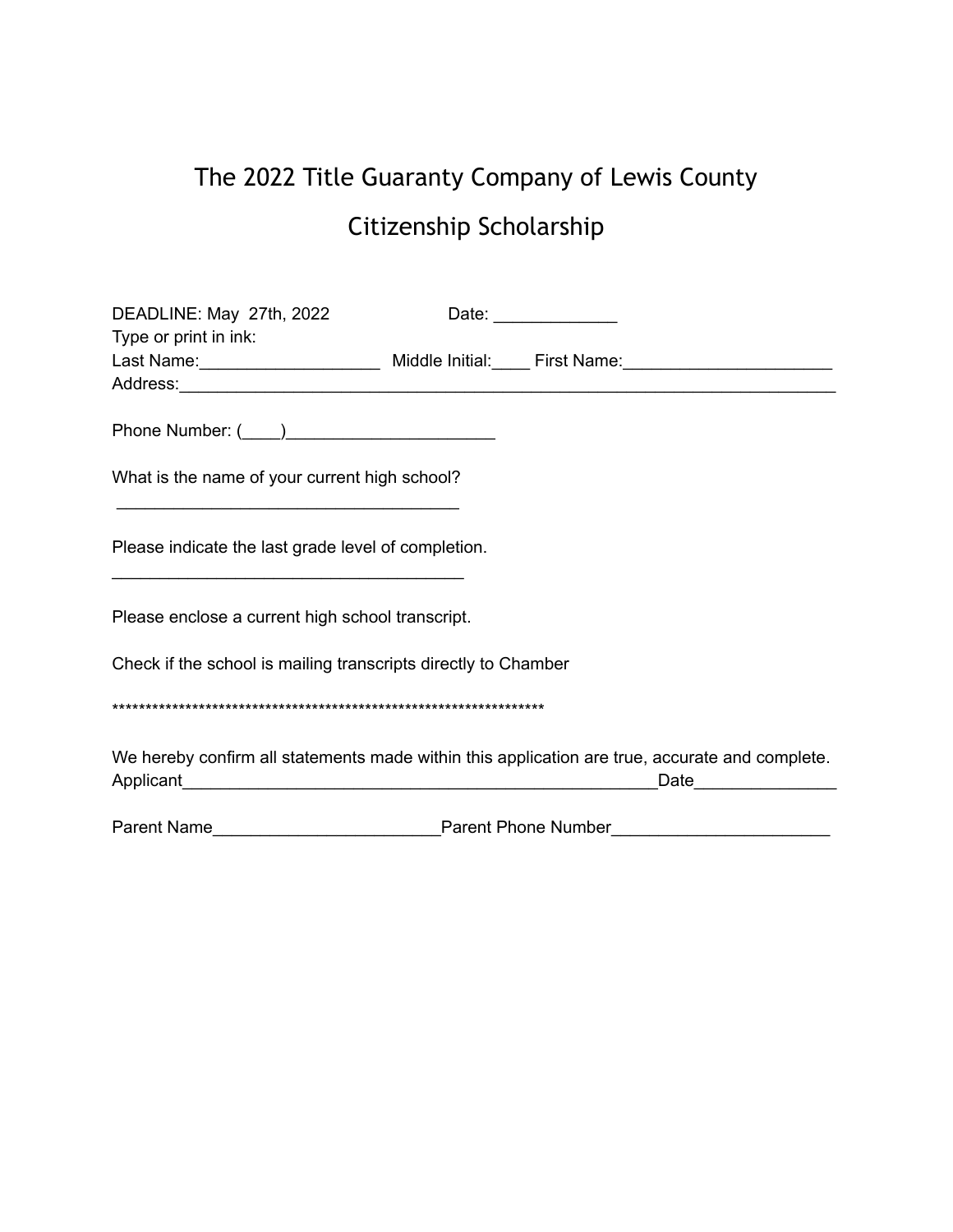## 2022 Title Guaranty Company of Lewis County Citizenship Scholarship

Please answer the following as they apply to your situation.

1. Please explain your educational plans for the coming year and indicate your intended college or training site.

2. Please list your community service activities.

3. How will you use your education/training in current or future employment?